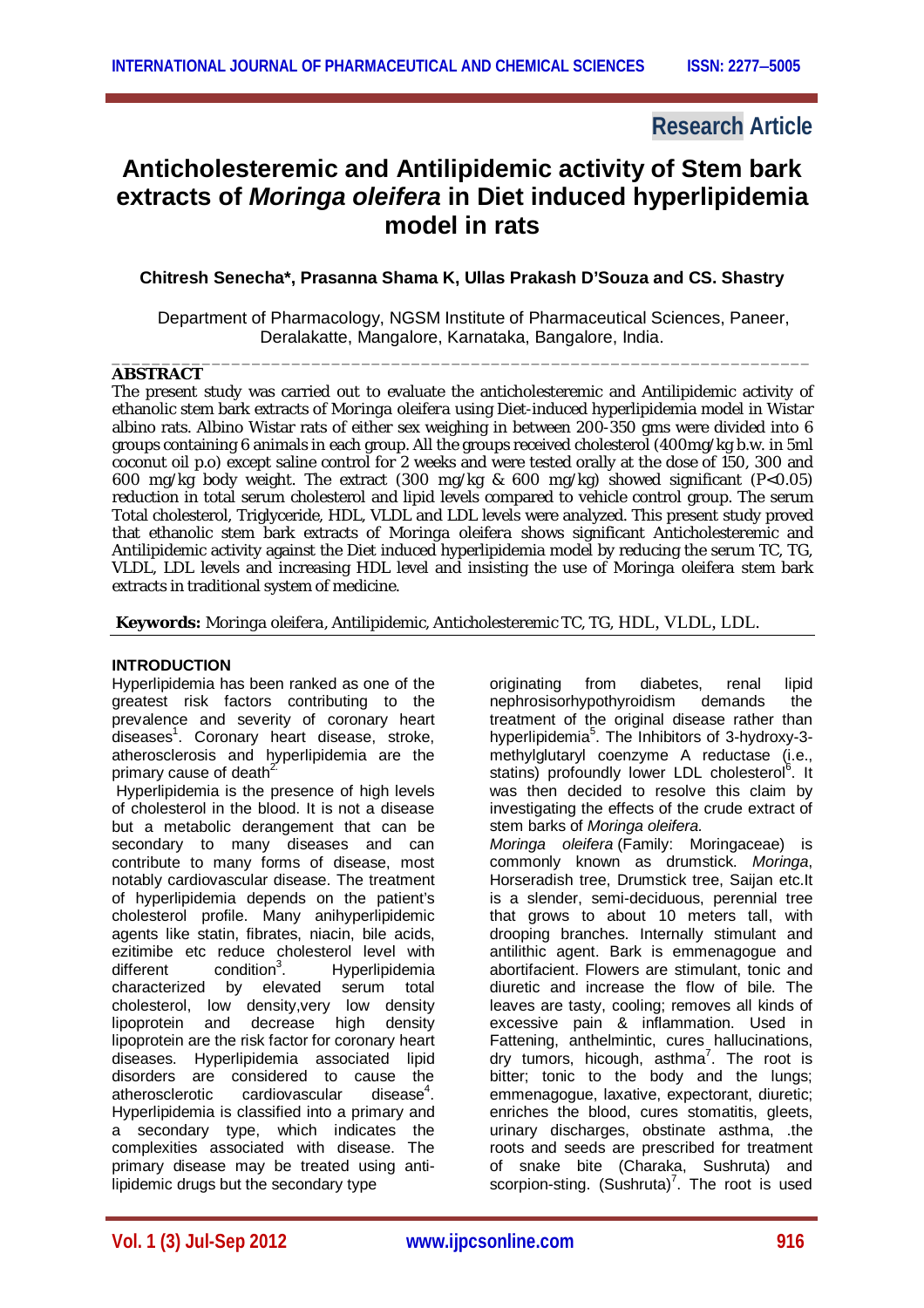for soreness of mouth and throat; and gum for dental carries. Seeds are used in venereal infections in Sind<sup>7</sup>. There are some reports on Anticholesteremic and Antilipidemic activity of this plant. *Moringa oleifera* Lam. plant is claimed to possess cholesterol-reducing effect and is used to treat patients with heart disease and obesity.

### **MATERIALS AND METHODS Collection of plant materials**

The stem barks of Moringa oleifera were collected in June 2011 from different localities of Mangalore district, Karnataka state. The plant materials authenticated by botanist Dr. Neoline J.Pinto, Professor & head of Department of botany, St. Agnes College, Mangalore. The stem barks were cut, washed with distilled water and dried in shade, pulverized by mechanical grinder to get course powder and stored in an airtight container.

# **Preparation of Plants Extracts**

The powdered material obtained was then subjected to successive extraction by Hot Percolation Method using ethanol solvent in a soxhelet extractor. The different extracts obtained were evaporated at 45°C to get a semisolid mass. The extracts thus obtained were subjected to phytochemical analysis. The percentage yield of alcoholic extract was found to be 45.50 %w/w and the ethanolic extract was used for further studies $^8$ .

# **Preliminary phytochemical screening**

The phytochemical examination of the *Moringa oleifera* extract was performed by the standard methods.<sup>9, 10</sup>

# Acute toxicity test LD<sub>50</sub> <sup>11, 12</sup>

Adult male and female wistar albino rats (6 - 8 weeks old) were weighed between 150 - 180 gm. The animals were given standard rat pellets and tap water and *libitum*. The acute toxic study was used to determine a safe dose for the stem bark extract. Eighteen rats (9 males and 9 females) were assigned equally each into 3 groups labelled as vehicle (CMC, 0.25% w/v, 5 ml/kg); 2000 and 5000 mg/kg of *Moringa oleifera* stem bark extract preparation, respectively. The animals were fasted overnight (water but not food) prior to dosing. Food was withheld for a further 3 to 4 h after dosing. The animals were observed for 30 min and 2, 4, 8, 24 and 48 h after the administration for the onset of clinical or toxicological symptoms. Mortality, if any was observed over a period of 2 weeks. The acute toxicity  $LD_{50}$  was calculated as the geometric mean of the dose that resulted in 100%

lethality and that which caused no lethality at all.

# **Experimental Animals**

Wistar albino rats of either sex weighing around 200-350gm were taken from inbreeds colony animals, which were housed in<br>polypropylene cages under standard polypropylene laboratory conditions (light period 7.00 A.M. to 7.00 P.M.,  $21\pm2$  °C, and relative humidity 55%). The animals were given standard rat pellets and tap water *ad libitum*, but they were deprived of food 36 h before the experiments. The rats were acclimatized to laboratory condition for 7 days before commencement of experiment. All procedures involving laboratory animal use were in accordance to the Institute Animal Ethics Committee regulations approved by the Committee for the Purpose of Control and Supervision of Experiments on Animals (CPCSEA).

# Animal treatment<sup>13, 14, 15]</sup>

A high fat / cholesterol supplement to normal diet was administered separately incorporated into diet pellets for 1-2 weeks (like 400 mg/kg cholesterol in 5ml coconut oil). The high fat diet was prepared by mixing calculated amounts of 2% cholesterol, 1% cholic acid and 1 mL coconut oil. The Parachute coconut oil was chosen because of its high saturated fat content which aggravates the atherogenic profile in the rats (Hassarajani et al., 2007) with slight modification. Hyperlipidemic control group was orally administered with vehicle (carboxymethyl cellulose, CMC, 0.25% w/v, 5ml/kg). The reference group received oral doses of 4 mg/kg simvastatin in CMC (5 ml/kg) as positive controls. Experimental groups were orally administered with 150, 300 and 600 mg/kg of ethanol extract of stem bark of *Moringa oleifera* in distilled water (5 ml/kg), respectively. The biochemical parameters (HDL, LDL, VLDL, TC and TG) have been investigated in serum after 2 weeks during the treatment with Simvastatin and alcoholic extract of the plant. Blood was withdrawn using the heparanised capillaries from the retro-orbital sinus in the overnight fasted animals. The serum was obtained after centrifuging the blood, which was used to estimate the concentration of biochemical parameters using the semi auto analyser and relevant lipid profile kits. Total cholesterol, triglyceride level, and were estimated from serum by CHOD-PAP method and GPO-PAP method and HDL by the precipitation method using phosphotungstate magnesium acetate reagent. LDL and VLDL-cholesterol were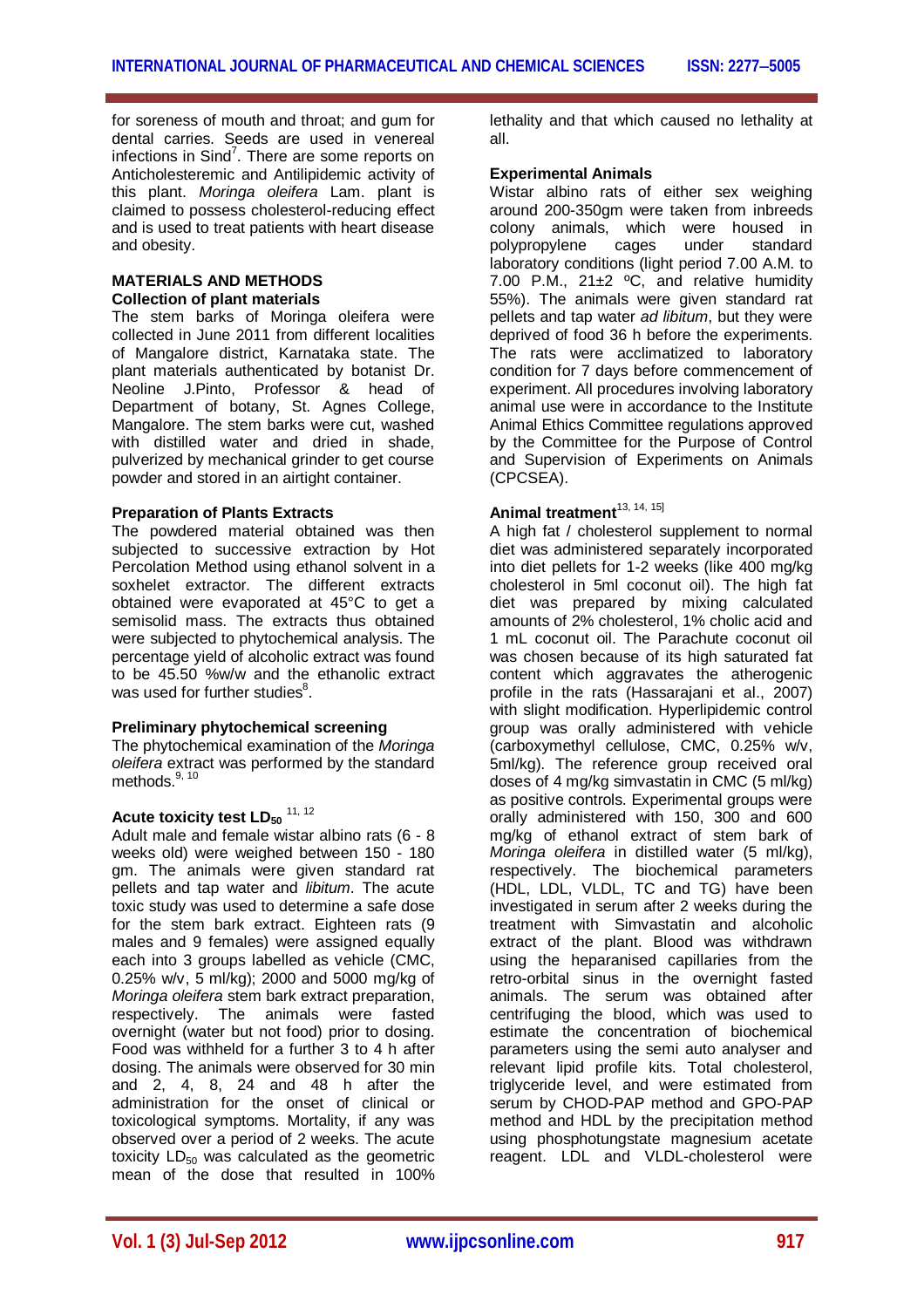calculated following the method by Johnson et al. (1997).

Thus obtained data's were tabulated and checked for the statistical tools like one way analysis of variance (ANOVA).Finally Dunnet's test was applied to find out difference between groups.

## **Statistical analysis**

The values are represented as mean  $\pm$  S.E.M. and statistical significance between treated and control groups was analyzed using of One way ANOVA, followed by Dunnett's test where P<0.05 was considered statistically significant.

### **RESULTS**

#### **Phytochemical screening**

The results of preliminary phytochemical screening of the ethanolic extract of *M.oleifera*  revealed that presence of alkaloids, flavonoids, terpenoids. (Table-1)

#### **Acute toxicity study**

An Acute toxicity study was carried out in which the animals were treated with the stem bark extracts at a dose of 2000 and 5000 mg/kg of *Moringa oleifera* and were kept under observation for 14 days. All the animals remain alive and did not manifest any significant visible signs of toxicity at these doses. There were no abnormal signs, behavioural changes, body weight changes, or macroscopic finding at any time during the observation period.

#### **Diet induced hyperlipidemia**

There was a significant increase in the serum cholesterol, triglyceride, LDL, VLDL and decrease in the levels of HDL in the high fat diet fed animals when compared to normal fed rats. Treatment with ethanolic extract, at three different doses, decreased the serum level of cholesterol, triglyceride, LDL and VLDL and increased the serum HDL levels as compared to hyperlipidemic control group. (Table-2), Figure: (1-5)

#### **DISCUSSION**

The present study was under taken to evaluate the Anticholesteremic and Antilipidemic activity of ethanolic extract of stem bark of *Moringa oleifera*. The study was conducted by using Diet induced hyperlipidemia model. The parameters used for the assessment of Anticholesteremic and Antilipidemic activity are Total Cholesterol, Triglycerides, High density Lipoproteins, Very Low Density Lipoproteins, and Low Density Lipoproteins.

Flavanoids may augment the activity of lecithin acyl transferase (LCAT), which regulates blood lipids. LCAT plays a key role in the incooperation of free cholesterol into HDL (this may increase HDL) and transferring it back to VLDL and LDL which are taken back later in liver cells.

Saluja et al. (1978) reported isolating βsitosterol from the stem of a hybrid variety of *Moringa oleifera* Lam. β-sitosterol is a plant sterol with a structure similar to that of cholesterol, except for the substitution of an ethyl group at C24 of its side chain [16]. It is believed to lower cholesterol by lowering plasma concentrations of LDL (Kane and .<br>Malloy, 1982)<sup>17</sup>. Plant sterol reduces the absorption of cholesterol and thus increases the fecal excretion of steroids that results in decrease of body lipids.

We can suggest that it may be possible to use plant stem bark extracts as remedy to prevent hyperlipidemia. However, further investigations are required to elucidate their exact mechanism of action of Antihyperlipidemic activity.

#### **CONCLUSION**

The present study was under taken to assess the Anticholesteremic and Antilipidemic activity of ethanolic extracts of stem bark of *Moringa oleifera*. The ethanolic extracts of stem bark of *Moringa oleifera* showed marked decrease in the serum Total Cholesterol, Triglyceride, VLDL, LDL levels and increase in HDL level in diet induced hyperlipidemia model in a dose dependent manner. Ethanolic extracts of stem bark of *Moringa oleifera* at 600 mg/kg reduced the lipids and cholesterol significantly, thus showing the Anticholesteremic and<br>Antilipidemic mechanism involved. So. Antilipidemic mechanism involved. So, ethonolic extract at 600 mg/kg exhibited almost equipotent effect as that of simvastatin and these results offer pharmacological evidence and support on the folkloric use of *Moringa oleifera* stem bark as an Anticholesteremic and Antilipidemic agent. (Table-2), Figure: (1-5)

It leads to the conclusion that the stem bark of *Moringa oleifera* can be utilized for its Anticholesteremic and Antilipidemic activity and in future, this work has been extended by including more hyperlipidemic models for<br>meaningful and tangible conclusion. and tangible conclusion. Toxicological studies can also be carried out to know about the toxic and non-toxic nature of the drug. Isolation and characterization of the phyto-constituents responsible for pharmacological activity can also be attempted in future.

#### **ACKNOWLEDGEMENTS**

The authors are grateful to Nitte Education Trust, Nitte University, Department of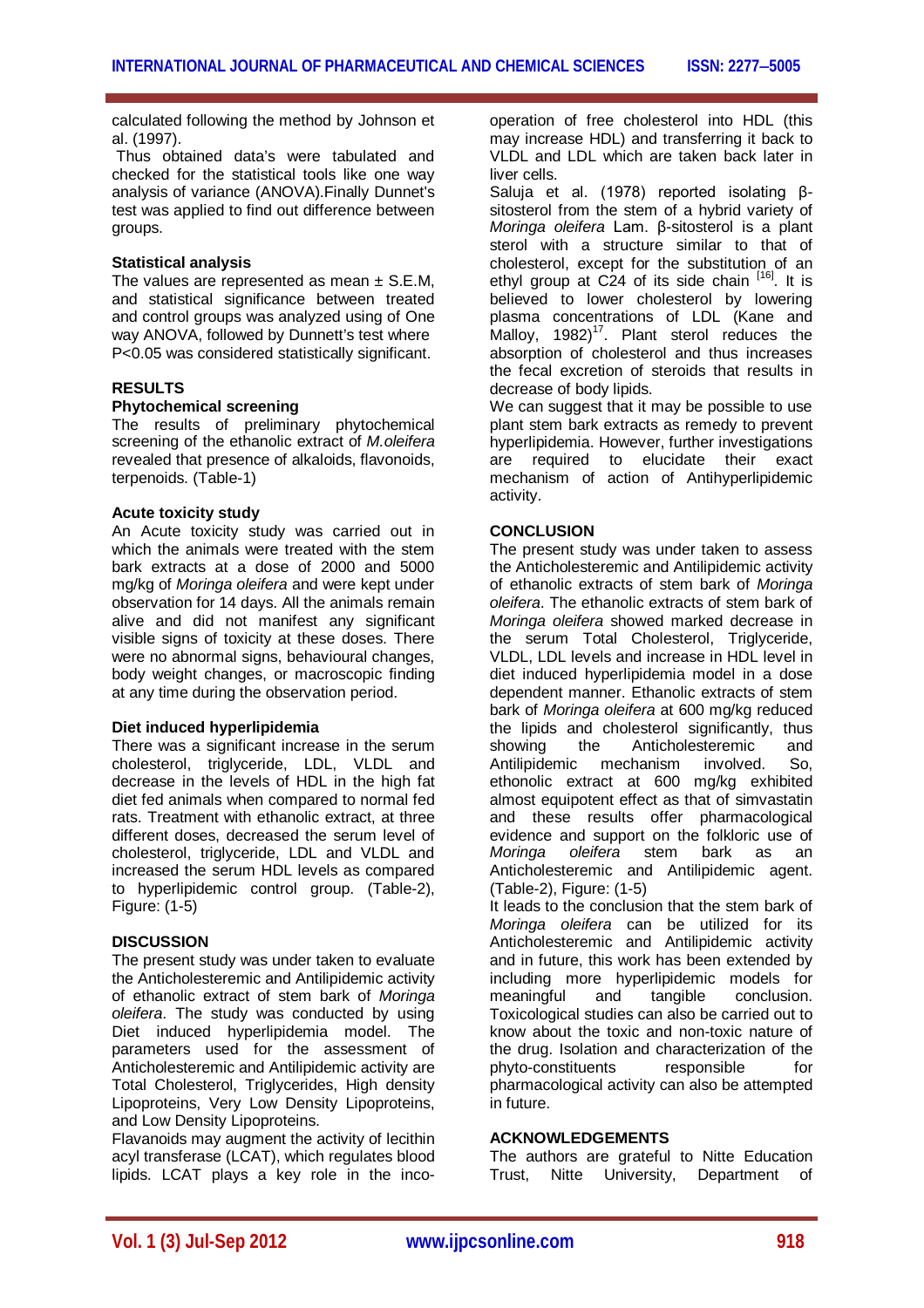Pharmacology, NGSM Institute of<br>Pharmaceutical Sciences, Deralakatte, Pharmaceutical Sciences, Deralakatte, Paneer, Mangalore for providing the necessary facility and their full co-operation to carry out the research work.

Thanks are also due to Biocon Limited Bangalore for providing us the gift sample of the pure drug.

| S. No. |                      | <b>Test</b>               | <b>Ethanolic Extract</b> |
|--------|----------------------|---------------------------|--------------------------|
|        |                      | <b>Alkaloids</b>          |                          |
| 1.     | a)                   | Dragendroff's test        | $+ve$                    |
|        | b)                   | Hager's test              | $+ve$                    |
|        | c)                   | Wagner's test             | $+ve$                    |
|        | d)                   | Mayer's test              | $+ve$                    |
|        |                      | Carbohydrates             |                          |
| 2.     | Molisch's test<br>a) |                           | -ve                      |
|        | b)                   | Benedict's test           | -ve                      |
|        | c)                   | Fehling's test            | -ve                      |
|        | d)                   | Tollen's test             | -ve                      |
| 3.     |                      | <b>Flavonoids</b>         |                          |
|        |                      | a) Shinoda test           | $+ve$                    |
| 4.     |                      | <b>Saponins</b>           | -ve                      |
| 5.     |                      | <b>Tannins</b>            | -ve                      |
| 6.     |                      | <b>Steroids</b>           |                          |
|        | a)                   | Libermann Burchard's test | -ve                      |
|        | b)                   | Salkowski test            | -ve                      |
| 7.     |                      | <b>Proteins</b>           |                          |
|        | a)                   | <b>Biuret test</b>        | $+ve$                    |
|        | b)                   | Millon's test             | $+ve$                    |
| 8.     |                      | <b>Triterpenoids</b>      |                          |
|        | a)                   | Libermann Burchard's test | $+ve$                    |

### **Table 1: Qualitative analysis of ethanolic extract of** *Moringa oleifera*

| Table 2: Effect of <i>Moringa oleifera</i> stem bark extract on various parameters in Diet induced |
|----------------------------------------------------------------------------------------------------|
| Hyperlipidemia model                                                                               |

| <b>Treatment Groups</b>              | Cholesterol<br>(mg/dl) | Triglyceride<br>(mg/dl) | $HDL$ (mg/dl)        | VLDL (mg/dl)     | $LDL$ (mg/dl)        |
|--------------------------------------|------------------------|-------------------------|----------------------|------------------|----------------------|
| Normal                               | 82.17±3.78             | $125.5 + 4.11$          | $44.50 \pm 2.44$     | 25.10±0.82       | $12.50 \pm 2.12$     |
| Control(HFD)                         | $190.3 + 4.24$         | 197.8±6.22              | $39.17 \pm 3.0$      | $39.57 \pm 1.24$ | 111.6±5.08           |
| <b>Ethanolic Extract</b><br>150mg/kg | 183.8±3.87             | 188.8±3.27              | $41.67 \pm 1.33$     | 37.77±0.65       | $104.5 + 4.44$       |
| <b>Ethanolic Extract</b><br>300mg/kg | 143.2±2.66**           | 165.8±4.16 *            | 47.83±2.12**         | 33.17±0.83 *     | 62.17 $\pm$ 2.82 $*$ |
| Ethanolic Extract<br>600mg/kg        | $113.2 + 4.51***$      | $140.8 + 5.83$ **       | $51.67 \pm 2.55$ *** | 28.17±1.16***    | $33.33 \pm 6.58$ **  |
| Simvastatin<br>(standard)            | 96.50±3.24***          | 128.0±3.14***           | 57.67±2.31***        | 25.60±0.62***    | $13.23 + 4.23***$    |

Values are expressed as (mean±SEM) P\*\*\*<0.001, P\*\*<0.01, P\*0.05 (When compared with hyperlipidemic control) P<0.001 (When compared with control).Values are expressed in mean±SEM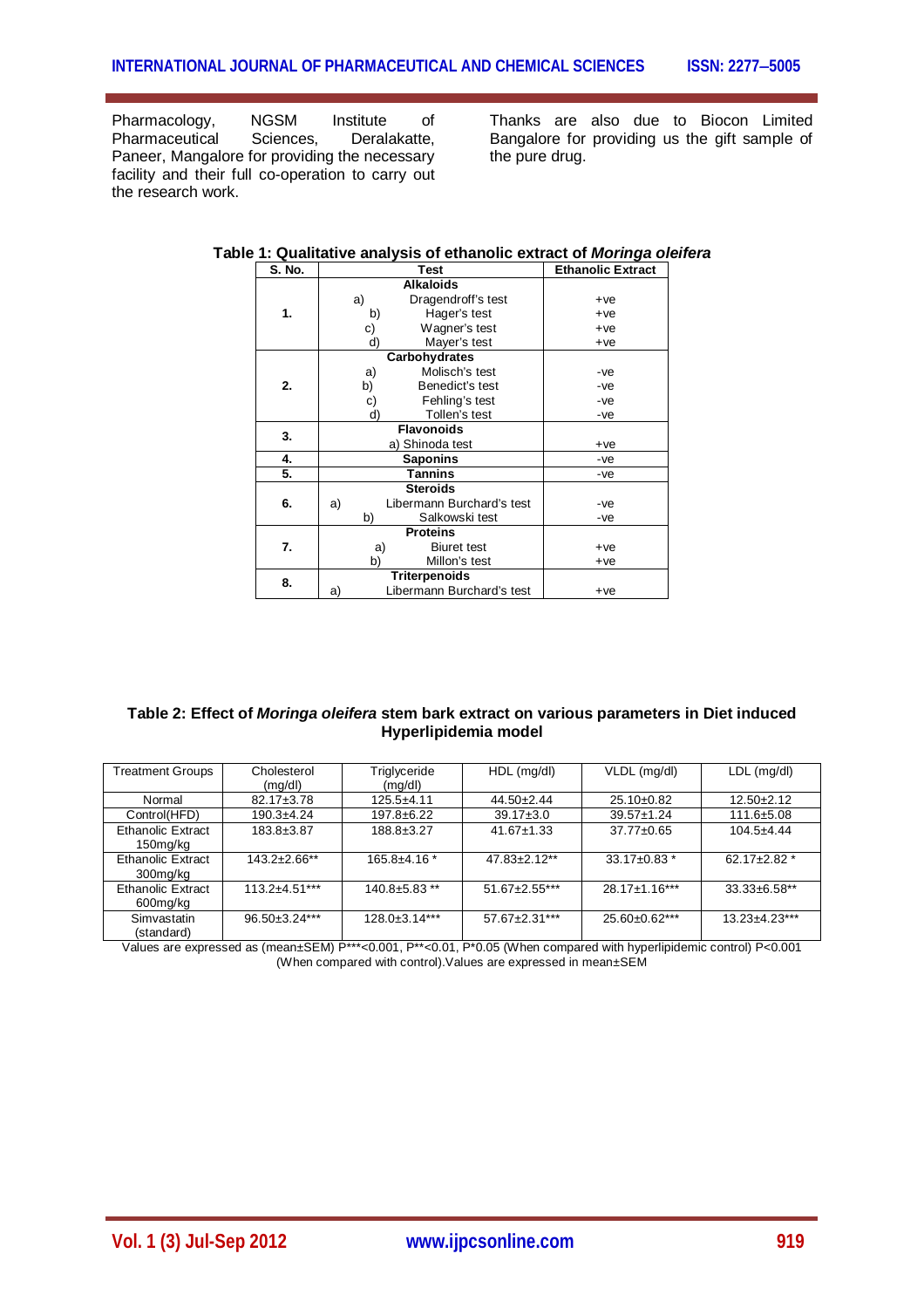





**Fig. 2: The serum Triglyceride (mg/dL) levels in Diet induced hyperlipidemia**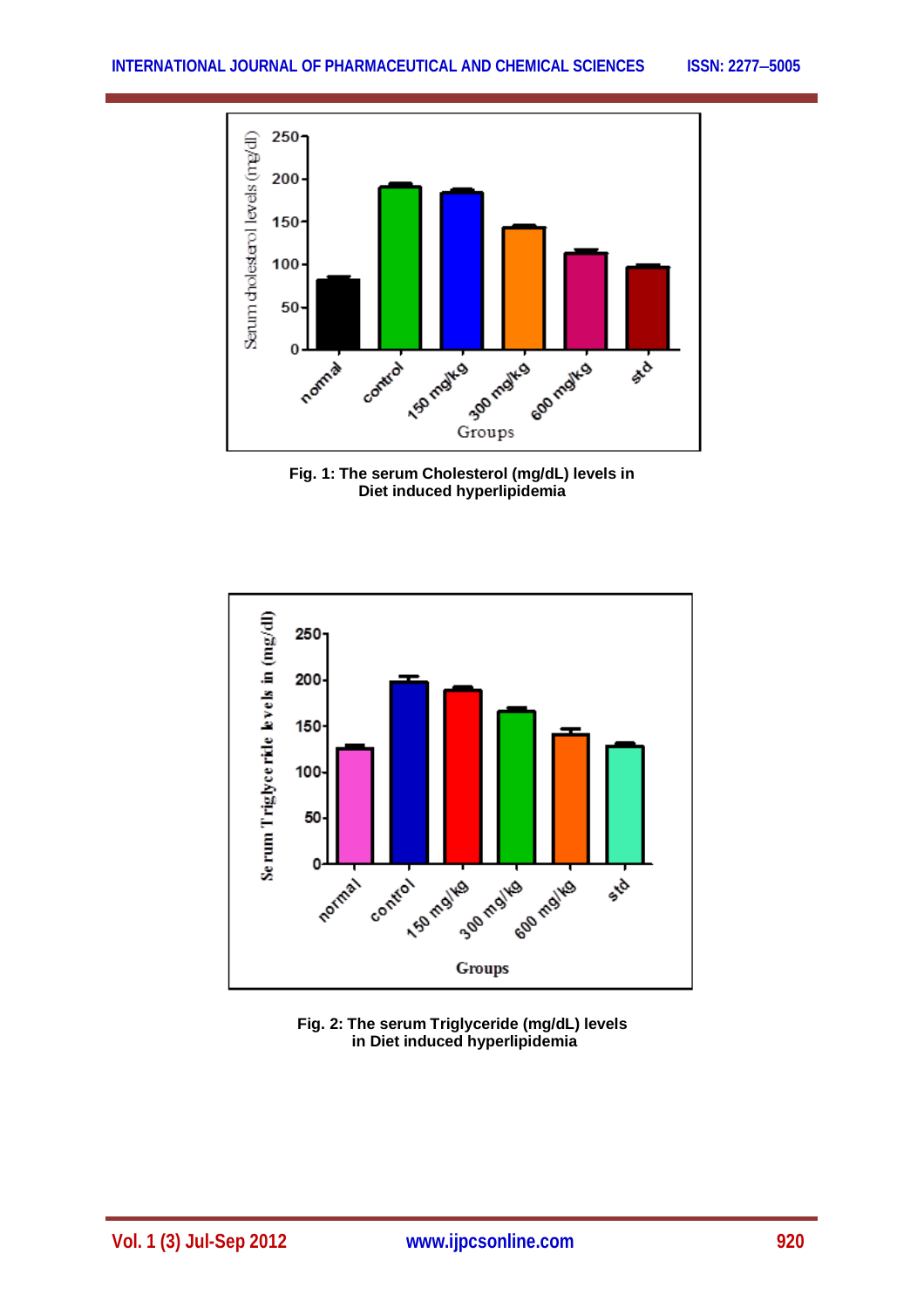





**Fig. 4: The serum VLDL (mg/dL) levels in Diet induced hyperlipidemia**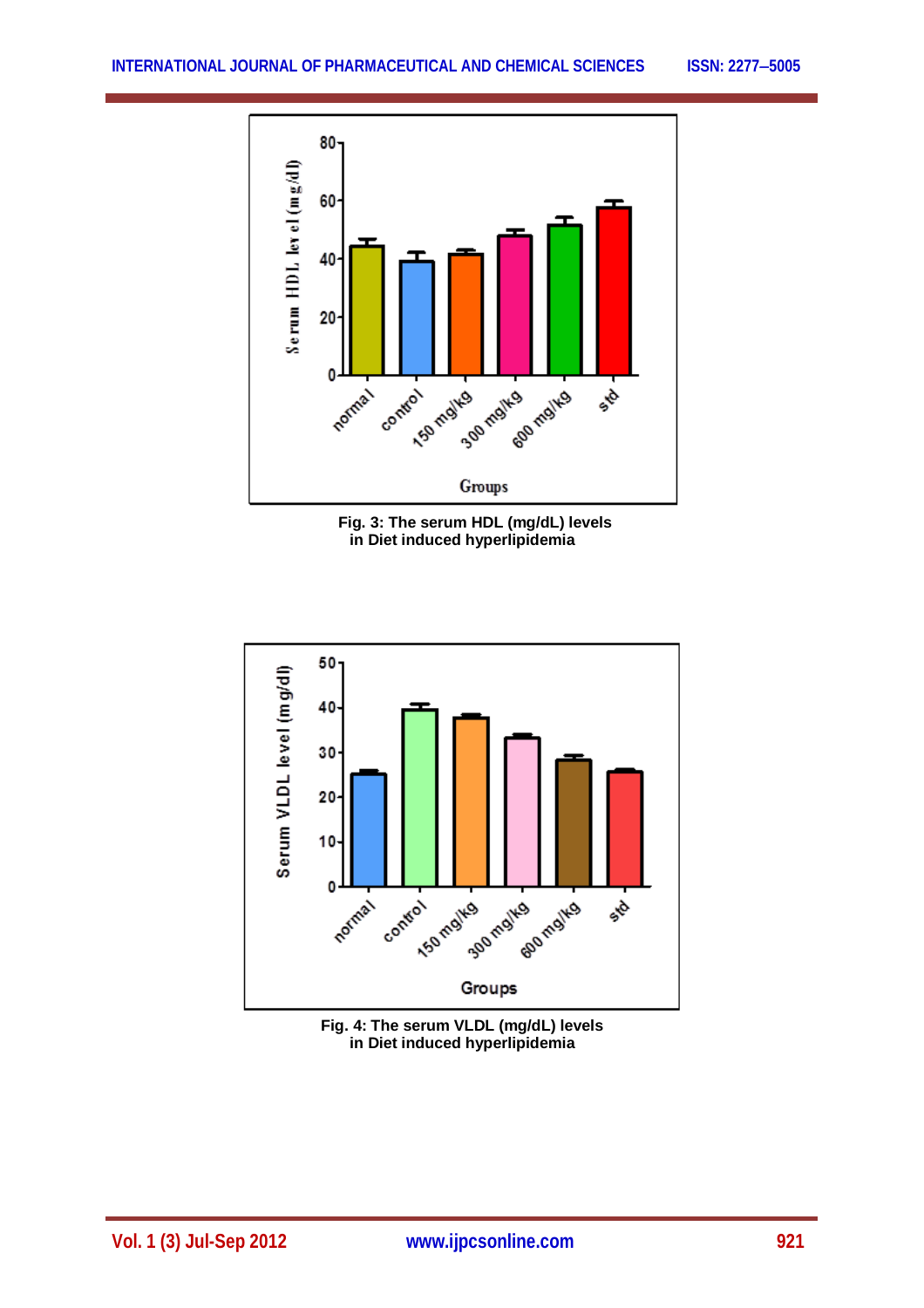



# **REFERENCES**

- 1) Grundy SM. Cholesterol and coronary heart disease: a new era. J Am Med Assoc. 1986;256:2849-2858.
- 2) Davey Smith G. Cholesterol lowering and mortality: the importance of considering initial level of risk. Int Med J. 1993;306:1367-1373.
- 3) Durrington P. Dyslipidaemia. Lancet; PMID 12957096. 2003;(362):717-31.
- 4) Kaesancini AY and Krauss RM. Cardiovascular disease and hyperlipidemia: Current topics of lipid dynamics. 1994; 5:249-251.
- 5) Suzuki T and Suzuki Y. Current topics of lipid dynamics and pathobiology in membrane lipid rafts. Biol Pharmaceut Bull. 2006;29(8):1538-1541.
- 6) Gotto AM and Grundy SM: Lowering LDL cholesterol: questions from recent meta-analyses and subset analyses of clinical trial data. Issues from the Interdisciplinary Council on Reducing the Risk for Coronary Heart Disease, ninth Council meeting. Circulation. 1999;99:E1–E7.
- 7) Kirthikar KR and Basu DB. Indian Medicinal Plants. Vol. 1 & II.  $2<sup>nd</sup>$  ed. Delhi: Periodical Experts Book Agency; 677-83, 897-98.
- 8) Mukaherjee PK. Quality control of herbal drugs (an approach to evaluation of botanicals), Business Horizon's, New Delhi: 2002.p. 380- 421.
- 9) Kokate CK, Purohit PA, Gokhale BS. Pharmacognosy.22nd ed. Pune: Nirali Prakashan; 2003;207-232.
- 10) Trease EG, Evans CW. Pharmacognosy.12th ed. Eastbourne: English language Book society; 1985;344.
- 11) Ghosh MN. Fundamentals of<br>Experimental Pharmacology.  $2^{nd}$  ed. Experimental Pharmacology.2<sup>nd</sup> Calcutta: Scientific Book Agency; 1984;153-7.
- 12) New OECD 425 guidelines for testing animals. 2001;26:1-26.
- 13) Hassarajani S, Souza TD, Mengi SA and Chattopadhayay. Efficacy study of the bioactive fraction (F-3) of Acorus calamus in hyperlipidemia. Indian J Pharmacol. 2007; 39: 196-200.
- 14) Shrivastava R, Solanki SS and Tomar Comparative Polyherbal combination for Hypolipidemic activity. International Journal of Pharmaceutical Sciences and Drug Research. 2009;1(1):9-12.
- 15) Umbrae RP, Patil SM, Mate GS and Dongare SS. Hypolipidemic activity of